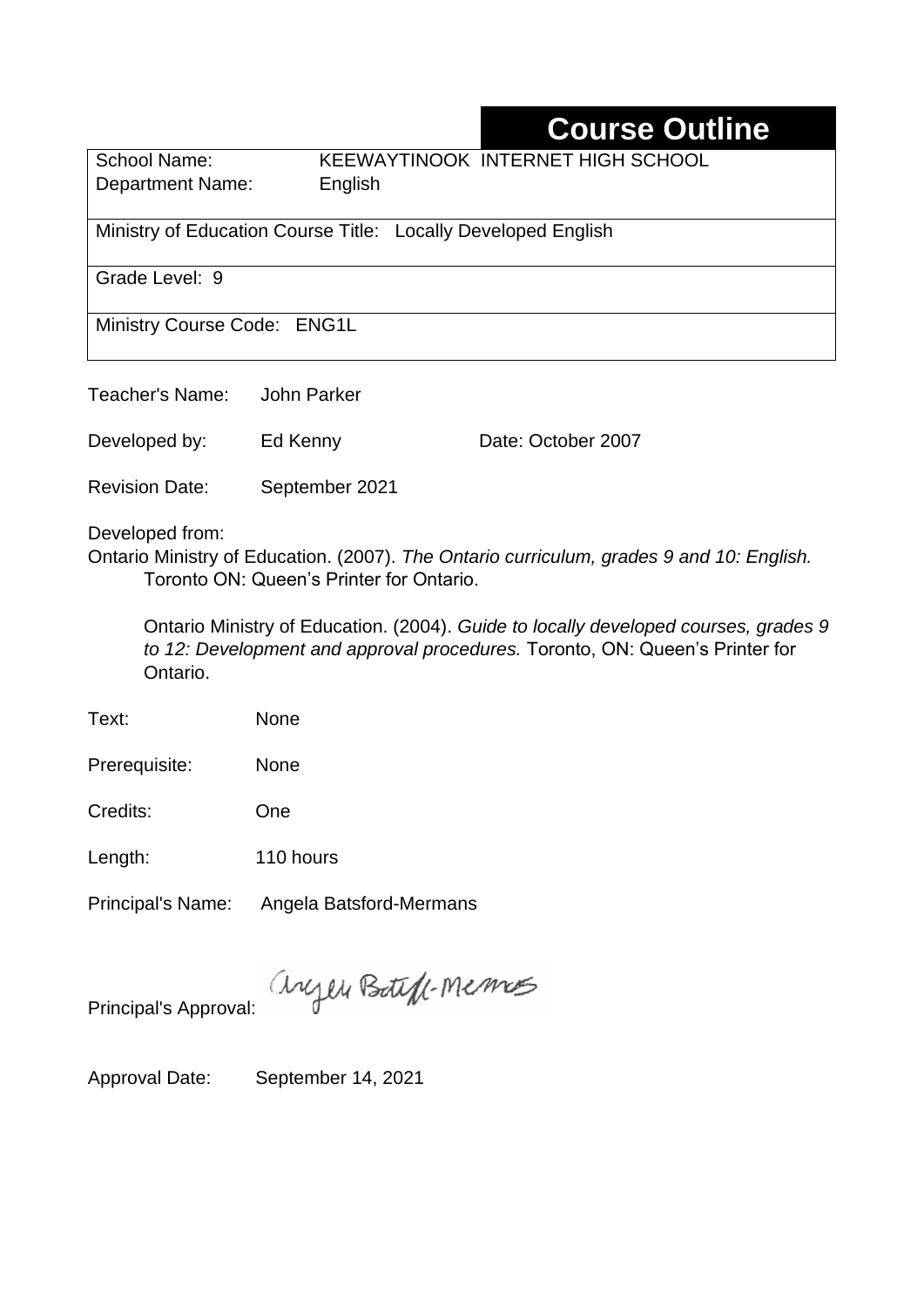# *Course Description/Rationale*

This course provides grade nine students with the essential foundations of literacy and communication skills that will help them in their daily lives. This course is designed to develop listening, speaking, reading and writing skills by developing strategies and putting them into practice. Time is spent exercising each of these skills by completing online activities in order to acquire a solid foundation of literacy that will teach students how to use language clearly and sufficiently in their day to day lives.

# *Overall Curriculum Expectations*

### **Developing Listening and Talking Skills**

- Use listening skills to participate in formal and informal classroom discussions;
- Use talk to develop thinking skills in small and large group interactions;
- Contribute ideas and converse while participating in classroom activities;
- Identify their strengths as oral communicators and reflect on next steps in further developing listening and talking skills.

### **Developing Reading and Viewing Skills**

- Develop reading and viewing strategies to understand and make connections with texts that are part of school, workplace, and everyday life;
- Read and recognize a variety of short, engaging, authentic, and relevant print and non-print ext forms, both teacher- and student-selected;
- Identify their strengths as independent readers and viewers and reflect on next steps in further developing their reading and viewing skills.

### **Developing Writing Skills**

- Apply the writing process by generating and organizing ideas, writing a draft, revising, and editing to produce a variety of short written texts;
- Convey information and ideas clearly in a variety of short written forms;
- Identify their strengths as writers and reflect on next steps in further developing their writing skills.

## *Course Content*

| <b>Unit</b>                   |       | Length    |
|-------------------------------|-------|-----------|
| 1. This Is Now                |       | 16 hours  |
| 2. That Was Then              |       | 19 hours  |
| 3. Guides and Gateways        |       | 32 hours  |
| 4. Pathways and Possibilities |       | 30 hours  |
| 5. The Future is Mine         |       | 13 hours  |
|                               | Total | 110 hours |

# *Unit Descriptions*

### **Unit 1 – This Is Now**

This unit introduces students to the core concepts of English and how it can apply to everyday life. Students will begin to build upon their understanding of strengths and next steps for growth in talking, listening, thinking, reading, viewing, and writing. The teacher will teach students a variety of reading and writing strategies, as well as provide opportunities for discussion, reflection, listening, and written responses. Students will have the opportunity to express ideas that are relevant to them personally and culturally as well as opportunities to demonstrate their awareness and understanding of local people and their practices. These activities will establish the necessary skills, themes, and practices in succeeding units. Students also begin a scrapbook which they will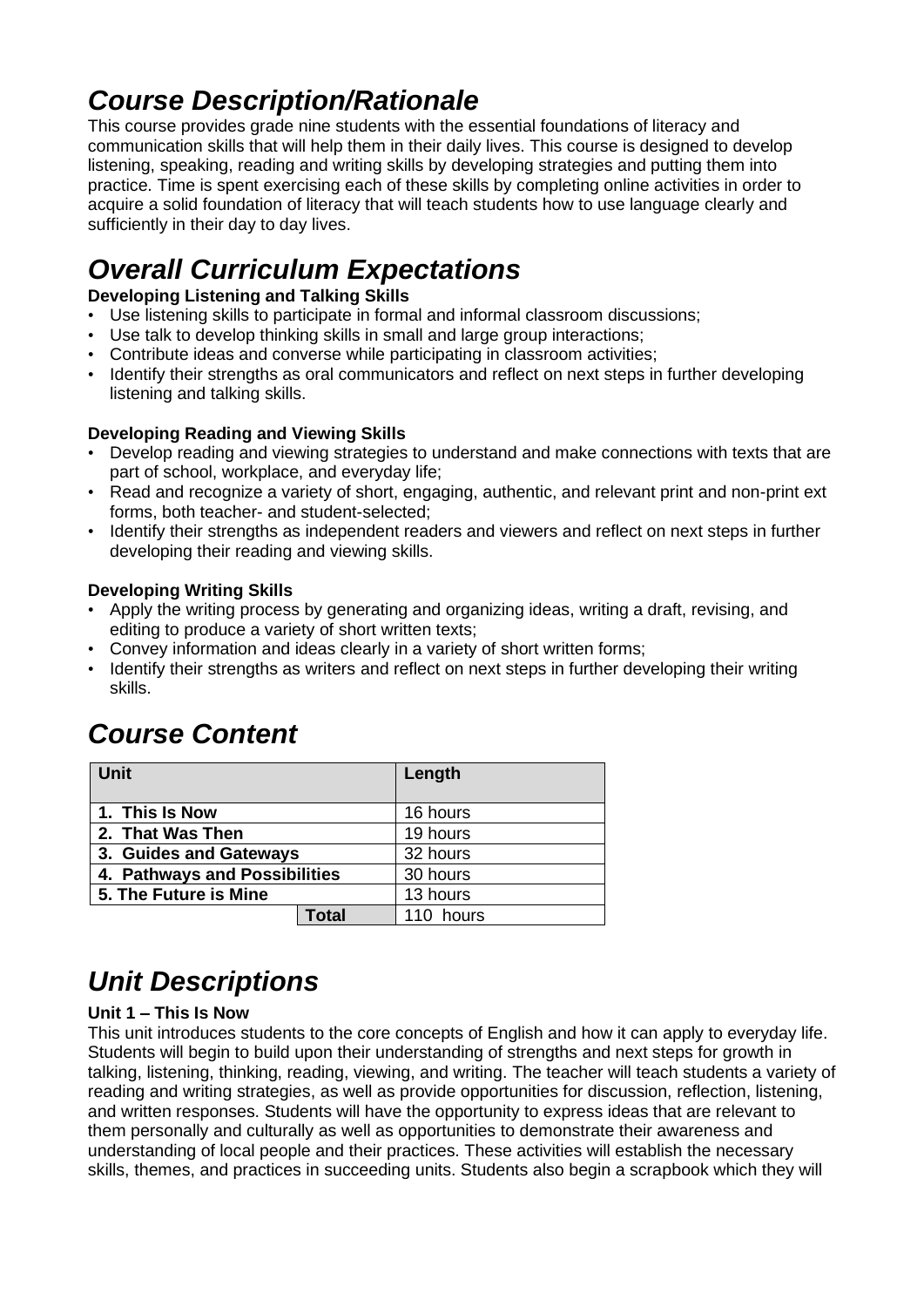add to throughout the course. The contents will demonstrate the student's growth and can be used as a resource for the final task.

#### **Unit 2 – That Was Then**

In addition to continuing their scrapbook and independent reading, students will observe and apply characteristics of active listening and oral communication skills by building upon the knowledge and skills developed during the first unit. Students will practice using strategies for independent reading and writing, as well as analyze a variety of short informational and literary texts concerning the theme of transitions in their daily lives. Students will use graphic organizers to assist in recording their observations, reflections, and opinions on their reading and viewing strategies. For the culminating activity, students will conduct an interview with someone known to them who has made a successful change in their life. Students will orally report on the results of their interview and reflect on the similarities between the positive changes that they have made in their personal life.

#### **Unit 3 –Guides and Gateways**

Throughout this unit, students will explore various forms of media and be asked to write reflections and respond to short-answer questions using graphic organizers and templates. Students will practise note-making skills with the assistance of templates and graphic organizers, as well as write short summaries and information paragraphs. Students will continue independent reading exercises and reflect on them to deepen their understanding of concepts, vocabulary, and reading/viewing strategies. The independent reading exercises will incorporate First Nations' myths and stories from First Nations groups in various regions of North America. These First Nations' myths and stories will be used to further develop the student's reading and writing skills. The culminating task is a visual-verbal essay that examines a class-selected local, national, or global role model and the gateways chosen by that individual during significant transitions in his or her life. The scrapbook page for this unit combines definitions of key concepts and excerpts from the summary and information paragraphs, and from the visual-verbal essay.

### **Unit 4 –Pathways and Possibilities**

The theme for this unit will focus on skill development and make connections with the world beyond school. The goal of this unit is for students to become more aware of the opportunities that are available locally in the community, regionally as well as nationally. . Students will expand their horizons and become encouraged to think about their future by learning about various different types of jobs that they may not have been aware of. Students will research specific job possibilities, skill requirements to make authentic connections with their learning and real life. Students will also address misconceptions and assess what they have to do to prepare themselves for particular jobs.

#### **Unit 5 –The Future is Mine**

In this unit, students will have the opportunity to reflect upon the growth and accomplishments they have made throughout the course both as individuals and as members of the classroom community as well as thinking ahead to the possible positive contributions they can make within their community. This unit also provides students with the opportunity to develop a positive sense of self that is essential to future decision making and successful transitions. Students will identify and demonstrate reading strategies, produce a written information paragraph, and create a multimedia product based on their scrapbook and their research. Individual student products are integrated into a class display. Students reflect orally on their own product and on how it contributes to the class product. Evaluation also includes reading, writing, and research processes.

## *Teaching/Learning Strategies*

This course is organized into an eight-week series of lessons and activities that are presented to students in remote northern communities via the internet. The eighth week is used for course consolidation, review, and the final examination. Teacher and students communicate over the internet through timely activity feedback, emails, messages, video and audio calls. Mentors in the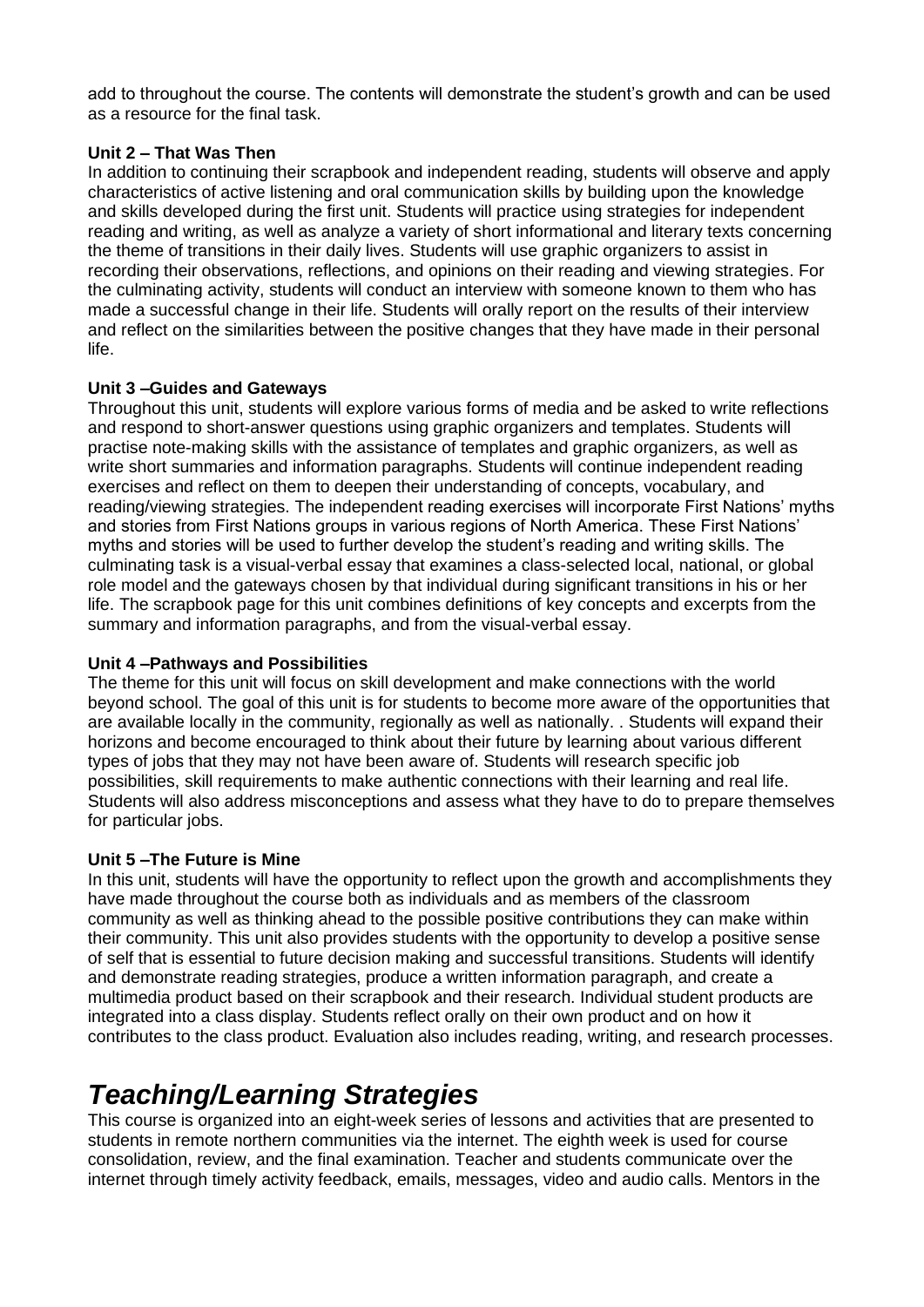classrooms assume the role of liaison between the teacher and student while also supporting a holistic approach to motivate, engage and support each individual student.

Throughout this course, students will be participating in online learning activities that are broken down into three parts; Reading, Thinking, and Doing. The learning activities will be broken down into manageable tasks so that the student can extend their focus of the lesson as well as obtain a better grasp of the concepts they are learning. Each activity is designed so that learning is sequential and builds upon the skills that are learned from previous activities and contains clearly defined targets and instructional strategies with a variety of choices for students.

The teacher will encourage students to engage in collaborative learning (activity 1), conduct selfassessment (activity 14, culminating activity), describe and advertise specific jobs (activity 27), create visual analogues (activity 10), and reflect on what they have read (independent reading) where students will respond to a series of questions which encourage critical thinking and selfreflection, as well as discuss their own ideas and opinions about that topic. In the performance task, students retell the narrative of a guest's job-related story; communicate understandings in a form that integrates talking, writing, and representing; and reflect on the transition to job-readiness. Students will be asked to do their own research about an issue or topic and then examine it at length from different perspectives, helping them to formulate their own opinions and stances on something by structuring their arguments. Students will engage in regularly scheduled and purposeful independent reading, expanding their interests and insight into various topics.

The teacher will facilitate learning by graphic organizers to facilitate and process information, such as place mat charts, lists, and mind maps. There is also multiple comprehension and practice checks with corrective instruction that assist with helping students master learning objectives. Students will receive explicit, empowering literacy instruction through interactive group activities. The teacher will assist students on their vocabulary through varied types of activities such as concept maps, surveys, and spelling patterns. The use of word walls, word sorts, word games, word banks, word boxes, and personal dictionaries will also assist in the instruction of language conventions as well.

Learning goals are discussed at the beginning of each assignment and success criteria is provided to students. The success criteria are used to develop the assessment tools in this course, including rubrics and checklists.

## *Evaluation*

The final grade will be determined as follows (Ontario Ministry of Education, 2010):

- Seventy per cent of the grade will be based on evaluation conducted throughout the course. This portion of the grade should reflect the student's most consistent level of achievement throughout the course, although special consideration should be given to more recent evidence of achievement.
- Thirty per cent of the grade will be based on a final evaluation administered at or towards the end of the course. This evaluation will be based on evidence from one or a combination of the following: an examination, a performance, an essay, and/or another method of evaluation suitable to the course content. The final evaluation allows the student an opportunity to demonstrate comprehensive achievement of the overall expectations for the course (p. 41).

Ontario Ministry of Education. (2010). *Growing success: Assessment, evaluation and reporting in Ontario schools*. Toronto ON: Queen's Printer for Ontario.

| Type of<br><b>Assessment</b> | Category      | <b>Details</b>                                    | Weigh<br>ting<br>(%) |
|------------------------------|---------------|---------------------------------------------------|----------------------|
| Term Work                    | Knowledge/    | Use listening skills to participate in formal and | 13                   |
| (70%)                        | Understanding | informal classroom discussions                    |                      |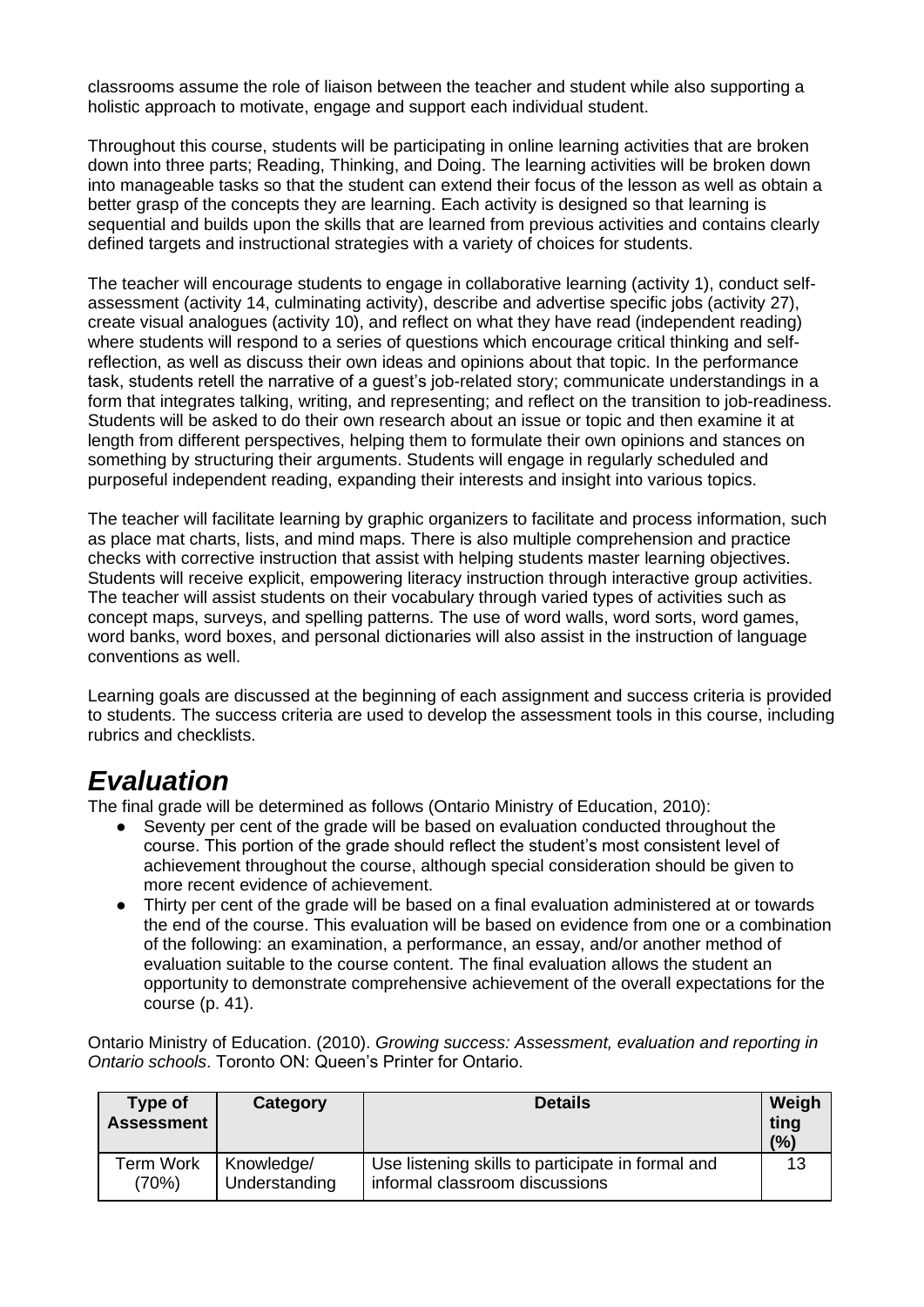|                              |                                  | Read and recognize a variety of short, engaging,<br>authentic and relevant print and non-print text<br>forms                                                                                                                      |        |
|------------------------------|----------------------------------|-----------------------------------------------------------------------------------------------------------------------------------------------------------------------------------------------------------------------------------|--------|
|                              | Thinking                         | Identify their strengths as independent readers<br>and viewers and reflect on the next steps in<br>further developing reading and writing skills<br>Choose the level of language that suits the<br>audience and purpose           | 19     |
|                              | Communication                    | Convey information and ideas clearly in a variety<br>of short written forms<br>Contribute ideas and converse while participating<br>in classroom activities                                                                       | 19     |
|                              | Application                      | Develop an awareness of family, school and local<br>community resources<br>Apply the writing process by generating and<br>organizing ideas, writing a draft, revising and<br>editing to produce a variety of short, written texts | 19     |
| Final<br>Evaluation<br>(30%) | Culminating<br>Activity<br>(15%) | Knowledge/Understanding                                                                                                                                                                                                           | 3      |
|                              |                                  | Thinking                                                                                                                                                                                                                          | 4      |
|                              |                                  | Communication                                                                                                                                                                                                                     | 4      |
|                              |                                  | Application                                                                                                                                                                                                                       | 4      |
|                              | Exam<br>(15%)                    | Knowledge/Understanding                                                                                                                                                                                                           | 3      |
|                              |                                  | Thinking                                                                                                                                                                                                                          | 4      |
|                              |                                  | Communication<br>Application                                                                                                                                                                                                      | 4<br>4 |
|                              |                                  | TOTAL                                                                                                                                                                                                                             | 100    |

## *Assessment/Evaluation Strategies*

A variety of assessment and evaluation methods, strategies and tools are required as appropriate to the expectation being assessed. These include diagnostic, formative, and summative within the course and within each unit.

Assessment *for* learning and assessment *as* learning is obtained through a variety of means, including the following:

- Ongoing descriptive feedback (e.g., regular reviews and responses to the scrapbook);
- Self-assessment (e.g., reflection and responses to activities):
- Mentor observations
- Conversations with student on a regular basis to verbalize observations, ask questions, and clarify understanding
- Student surveys / questioning

Evidence of student achievement (assessment *of* learning) is collected from various sources, including the following:

- Ongoing observations of most consistent work, with consideration given to most recent work
- Conversations with students
- Summative unit activities
- Completed activities
- Performance tasks (interviews and visual-verbal essays)
- Culminating performance task
- Exam.

The rubric in this course is designed as a learning tool which informs the student of what they need more practice with and what they need to keep doing. Students will be asked "what does this criteria look like for this particular task?" or "What does 'limited effectiveness' look like?"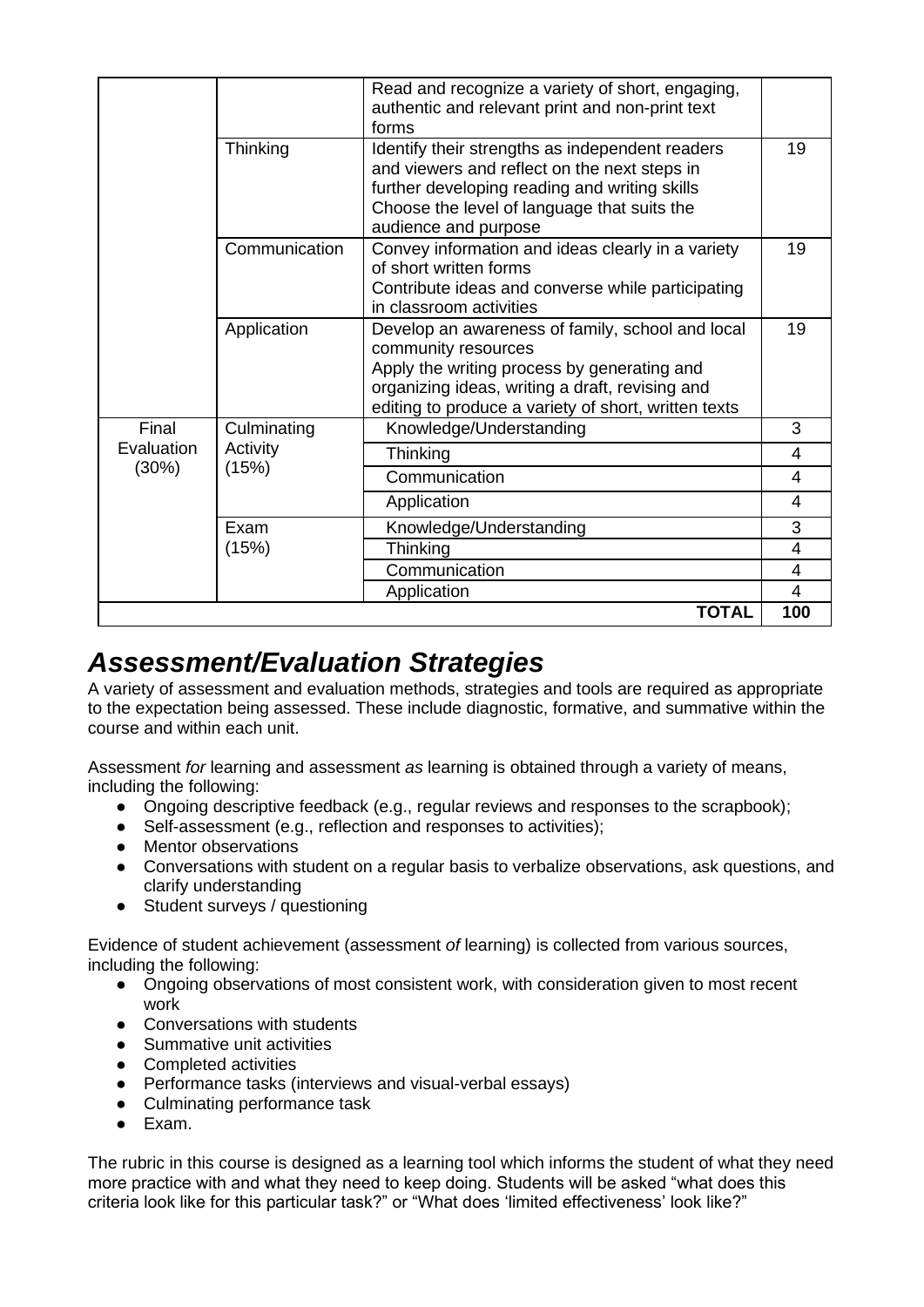The Ministry of Education's 2010 document, *Growing Success*, outlines the seven fundamental principles that guide best practice in the assessment and evaluation of students. KiHS teachers use practices that:

- are fair, transparent, and equitable for all students:
- support all students, including those with special education needs, those who are learning the language of instruction (English or French), and those who are First Nation, Métis, or Inuit;
- are carefully planned to relate to the curriculum expectations and learning goals and, as much as possible, to the interests, learning styles and preferences, needs, and experiences of all students;
- are communicated clearly to students and parents at the beginning of the course and at other points throughout the school year or course;
- are ongoing, varied in nature, and administered over a period of time to provide multiple opportunities for students to demonstrate the full range of their learning;
- provide ongoing descriptive feedback that is clear, specific, meaningful, and timely to support improved learning and achievement;
- develop students' self-assessment skills to enable them to assess their own learning, set specific goals, and plan next steps for their learning (p.6).

## *Resources*

- Cini, S. (2018, December 27). *How to interview Someone for an Article or Research Paper*. Career Trend.<https://careertrend.com/info-8059941-ethnographic-research-tools.html>
- Erdrich, L. (1988). *Matchimanito: A Short Story*. The Atlantic. https://www.theatlantic.com/magazine/archive/1988/07/matchimanito/376332/
- Manabozho's Birth: A Menomini Legend. (n.d.). Retrieved from [https://www.firstpeople.us/FP-](https://www.firstpeople.us/FP-Html-Legends/ManabozhosBirth-Menomini.html)[Html-Legends/ManabozhosBirth-Menomini.html](https://www.firstpeople.us/FP-Html-Legends/ManabozhosBirth-Menomini.html)
- Mueller, P.N. (2001). *Lifers: Learning from at-risk adolescent readers.* Portsmouth, NH: Heinemann.
- Ontario Ministry of Education. (n.d.). *Indigenous education strategy.* <http://www.edu.gov.on.ca/eng/aboriginal/>
- Ontario Ministry of Education. (2004). *Guide to locally developed courses grades 9 to 12: Development and approval procedures.*  <http://www.edu.gov.on.ca/eng/document/curricul/secondary/localdev/locdeve.pdf>
- Ontario Ministry of Education. (2010). *Growing success: Assessment, evaluation and reporting in Ontario schools*. Toronto ON: Queen's Printer for Ontario. <http://www.edu.gov.on.ca/eng/policyfunding/growSuccess.pdf>
- Ontario Ministry of Education. (2014). *Achieving excellence: A renewed vision for education in Ontario.* Toronto ON: Queen's Printer for Ontario.
- Ontario Ministry of Education. (2016). *Ontario Schools, Kindergarten to Grade 12: Policy and Program Requirements.* <http://edu.gov.on.ca/eng/document/policy/os/index.html>
- Skinner, A. (1927). *The Mascoutens or Prairie Potawatomi Indians, part 3: Mythology and folklore.*  Bulletin of the Public Museum of the City of Milwaukee, 6(3), 327-411.